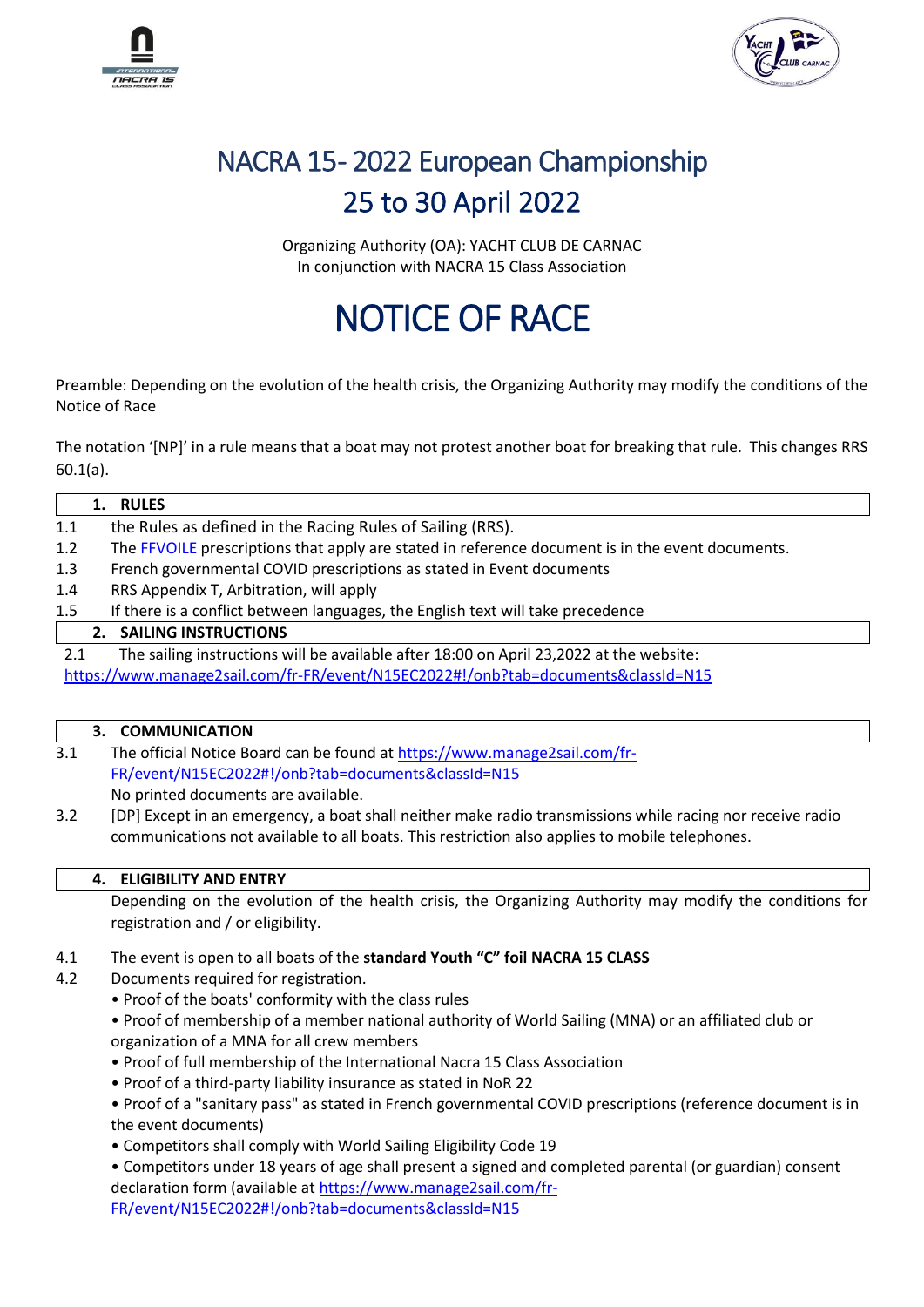



- 4.3 Eligible boats may enter online at<https://www.manage2sail.com/fr-FR/event/N15EC#!/> by no later than March 13, 2022 to pay the entry fee as stated in NoR 5.1.
- 4.4 Late entries will be accepted from 14 march until April 24, 2022 and a late entry fee shall be paid as stated in NoR 5.1

- 5.1 The entry fees are :
	- Entry Fee:  $\epsilon$  380 shall be paid at the time when entering
	- Late entry fee:  $\epsilon$  520 shall be paid at the time when entering

Entry and late entry fees shall be paid by PayPal payment system using the Manage2Sail procedure at <https://www.manage2sail.com/fr-FR/event/N15EC2022#!/>

The entry fee is due even if a boat withdraws the entry later or does not show up.

Entry fees will only be refunded if the entry is rejected or cancelled by the organizing authority or the race committee or if the event is cancelled or the competitor is prevented from attending due to any governmental health regulation.

- 5.2 Coach fees are as follows:
	- Entry Fee:  $\epsilon$  75 shall be paid at the time when entering
	- Late entry fee:  $\epsilon$  100 shall be paid at the time when entering

Coach entry and late entry fees shall be paid by PayPal payment system using the Manage2Sail procedure at [https://www.manage2sail.com/fr-FR/event/N15EC2022#!/](https://www.manage2sail.com/fr-FR/event/N15EC#!/)

The entry fee is due even if a boat withdraws the entry later or does not show up. Coach fees will only be refunded if the entry is rejected or cancelled by the organizing authority or the race committee or if the event is cancelled or the competitor is prevented from attending due to any governmental health regulation.

The Sailors and Coach fee includes:

- Opening ceremony incl snacks & drinks
- Snack after the last race of each racing day
- Closing ceremony / prize giving (incl BBQ and drinks)
- **Goodies**
- Parking fees for the trailers
- 5.3 Entries are not completed until the required entry fee is received by the organizing authority in its account

5.4 Early entry fees must be received before the final date of the early entry period; otherwise, the full entry-fee must be paid

#### **6. CREW LIMITATION**

The following crew limitations apply:

- There will be no minimum or maximum age limit.
- A competing team shall be able to right the boat from capsized unassisted and may be asked to demonstrate this afloat prior to racing.

#### **7. ADVERTISING**

[DP] [NP] Boats may be required to display advertising chosen and provided by the Organizing Authority, conform to World Sailing Advertising Code 20.4.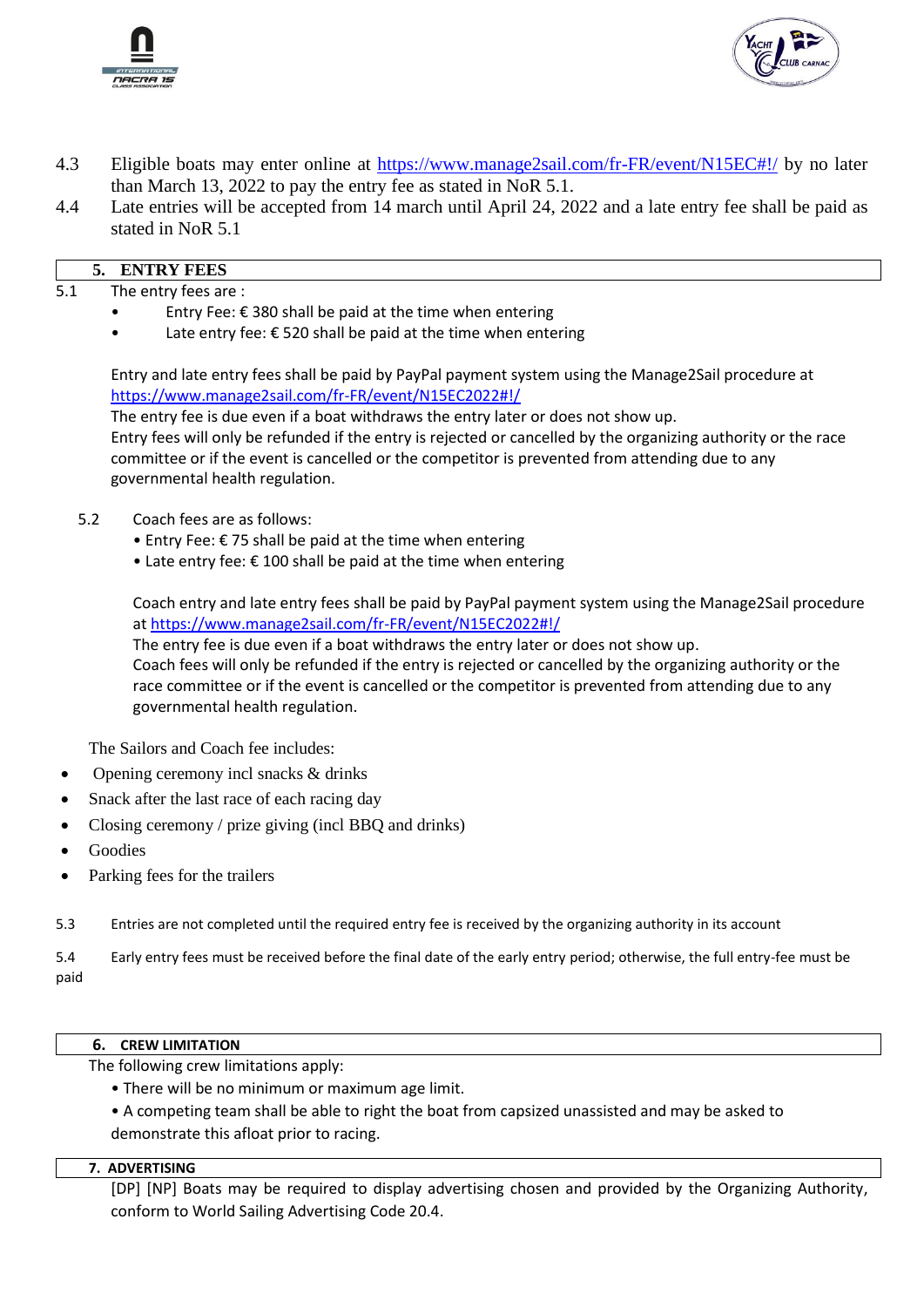



#### **8. QUALIFYING SERIES AND FINAL SERIE**

- 8.1 The event may consist of a qualifying series and a final series if more than 70 boats are entered.
- 8.2 If the event consists of split fleets, fleets will be in groups of approximately equal numbers of boats ( $\pm 1$ ) boat).

#### **9. SCHEDULE**

- 9.1 Dates of registration confirmation and submission of required documents: Friday 22 April: 14.00 at 17.00 Saturday 23 April: 14.00 at 17.00 Sunday morning 24 April: 10.00 at 12.00 and 14.00 at 17.00
- 9.2 Dates of Equipment inspection: Friday 22 April from 14.00 – 18.00 (optional also from 09.00 – 13.00) Saturday 23 April from 09.00 – 13.00 and from 14.00 – 18.00 Sunday morning 24 April from 09.00 – 13.00
- 9.3 Dates of racing:

Sunday afternoon 24 April: practice race Sunday evening (End of afternoon): opening at 18.00 25-29 April : 5 days races + prize giving (Friday evening  $29<sup>th</sup>$ ) 30 April : participation in Le Grand Raid de l'Eurocat Event – European cup of raids Nacra 15

#### 9.4 Number of races:

- 4 Races scheduled per day
- Maximum 5 races per day ( in case of back to back racing)
- Max total 20 races
- 9.5 The scheduled time of the warning signals:
	- For the practice race : 14.00
	- For the first race each day: 11.00
- 9.6 On the last scheduled day of racing no warning signal will be made after: 16.00
- 9.7 The prize giving and closing ceremony are scheduled to begin as soon as possible after the finish of the last scheduled race.

#### **10. EQUIPMENT INSPECTION**

- 10.1 Boats shall comply with the Nacra 15 Class Rules (downloadable from [http://www.nacra15class.com/class](http://www.nacra15class.com/class-rules/)[rules/](http://www.nacra15class.com/class-rules/) )
- 10.2 Each boat shall be checked during the equipment inspection timeslots and must receive a signed equipment inspection check-form to hand in at the regatta office to complete the registration.
- 10.3 Allocation for timeslots for equipment inspection will be by the registration on the timeslot booking system a[t https://www.slottr.com/sheets/18267827.](https://www.slottr.com/sheets/18267827) (Read your registration confirmation)
- 10.4 The procedures for inspections will be specified in the Equipment Inspection Regulations (EIR).
- 10.5 Boats and equipment shall be available for equipment inspection by the Technical Committee at the time booked
- 10.6 Boats may be inspected at any time during the event.

#### **11. VENUE**

NoR Appendix A shows the location of the venue NoR Appendix B shows the location of the racing areas

**12. COURSES**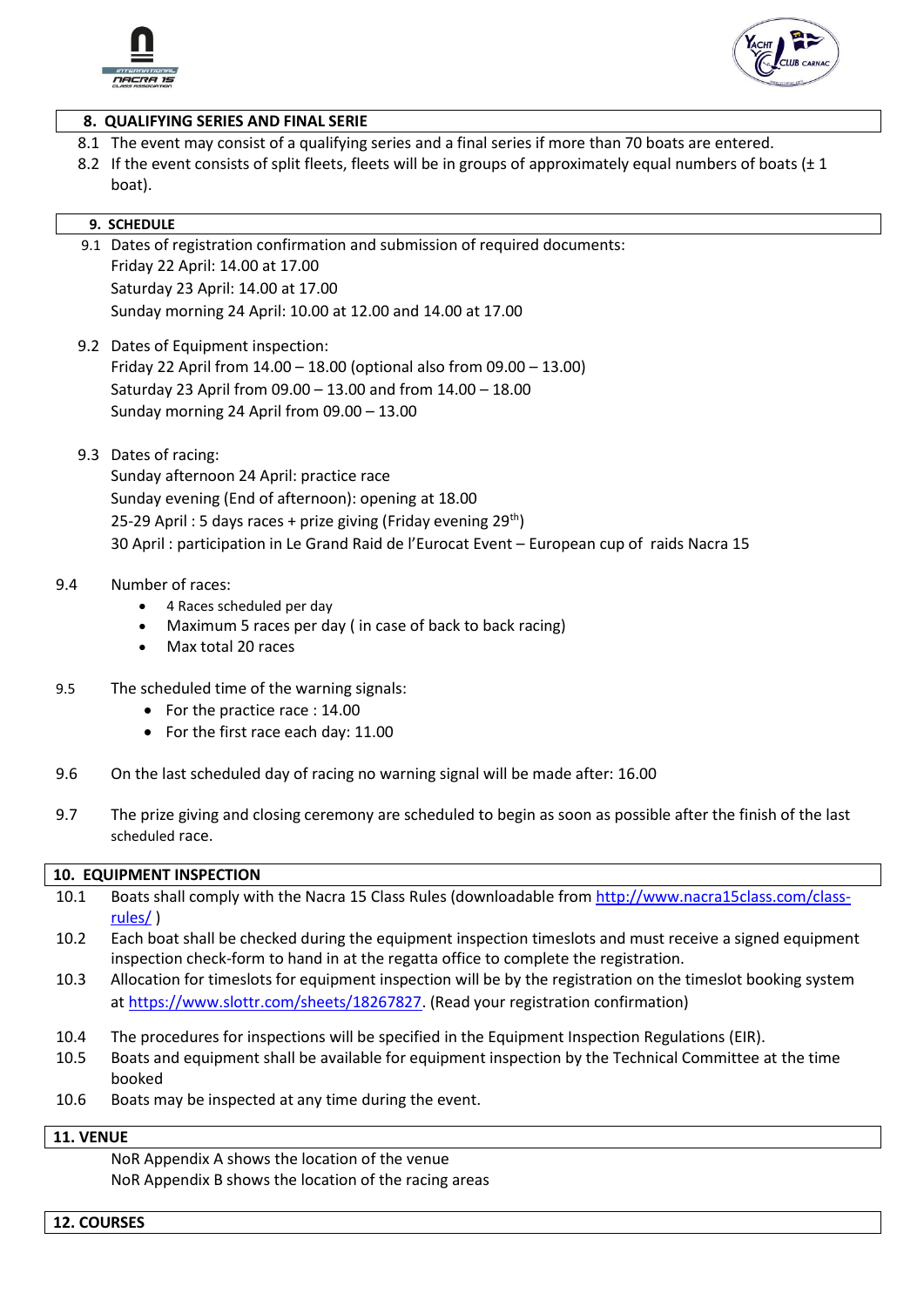



Course will be windward / leeward

#### **13. PENALTY SYSTEM**

- 13.1 RRS 44.1 is changed so that the Two-Turns Penalty is replaced by the One-Turn Penalty.
- 13.2 The intention is to appoint an international jury as provided in RRS 70.5

#### **14. SCORING**

- 14.1 4 races are required to be completed to constitute the championship.
- 14.2 (a) When fewer than 5 races have been completed, a boat's series score will be the total of her race scores. (b) When from 5 to 9 races have been completed, a boat's series score will be the total of her race scores, excluding her worst score

(c) When 10 or more races have been completed, a boat's series score will be the total of her race scores, excluding her two worst scores.

#### **15. SUPPORT VESSELS**

15.1 [DP] Support vessels shall display the 3 letters code of their World Sailing Member National Authority at all times while afloat clearly visible from both sides of the boat. The minimum height for the letters shall be 200 mm.

#### **16. BERTHING / PARKING**

[DP] [NP] Boats, trailers, and cars shall be kept in their assigned places.

#### **17. DATA PROTECTION, MEDIA RIGHTS, CAMERAS AND ELECTRONIC EQUIPMENT**

- 17.1 By participating in this event, competitors grant to the Organizing Authority and its sponsors the right in perpetuity to make, use and show, from time to time at their discretion, any motion pictures and live, taped, or filmed television and other reproductions of the athlete and the boat, produced during the period of the competition without compensation.
- 17.2 [DP] [NP] If required by the Organizing Authority competitors shall give interviews at the regatta.
- 17.3 [DP] [NP] Boats may be required to carry cameras, sound equipment and positioning equipment as specified and supplied by the Organizing Authority.
- 17.4 [DP][NP] Competitors shall not interfere with the normal working of the Organizing Authority supplied media equipment.

#### **18. RISK STATEMENT**

- 18.1 RRS 3 states: 'The responsibility for a boat's decision to participate in a race or to continue to race is hers alone.' By participating in this event each competitor agrees and acknowledges that sailing is a potentially dangerous activity with inherent risks. These risks include strong winds and rough seas, sudden changes in weather, failure of equipment, boat handling errors, poor seamanship by other boats, loss of balance on an unstable platform and fatigue resulting in increased risk of injury. Inherent in the sport of sailing is the risk of permanent, catastrophic injury or death by drowning, trauma, hypothermia, or other causes.
- 18.2 The organizing authority will not accept any liability for material damage or personal injury, or death sustained in conjunction with or prior to, during, or after the regatta.

#### **19. INSURANCE**

Each participating boat shall be insured with valid third-party liability insurance including the coverage of risks at regattas, with a minimum cover of EUR 2'000'000 per incident or the equivalent.

#### **20. PRIZES**

Titles and ranking prizes:

• The overall winner will be awarded the title "**European Champion of the Nacra 15 class**" o Medals for the top 3 teams of the championship (overall)

• The U19 winner will be awarded the title "**Nacra 15 class - U19 European Champion**" (both competitors under 19 years old, during the last racing day) o Medals for the top 3 teams U19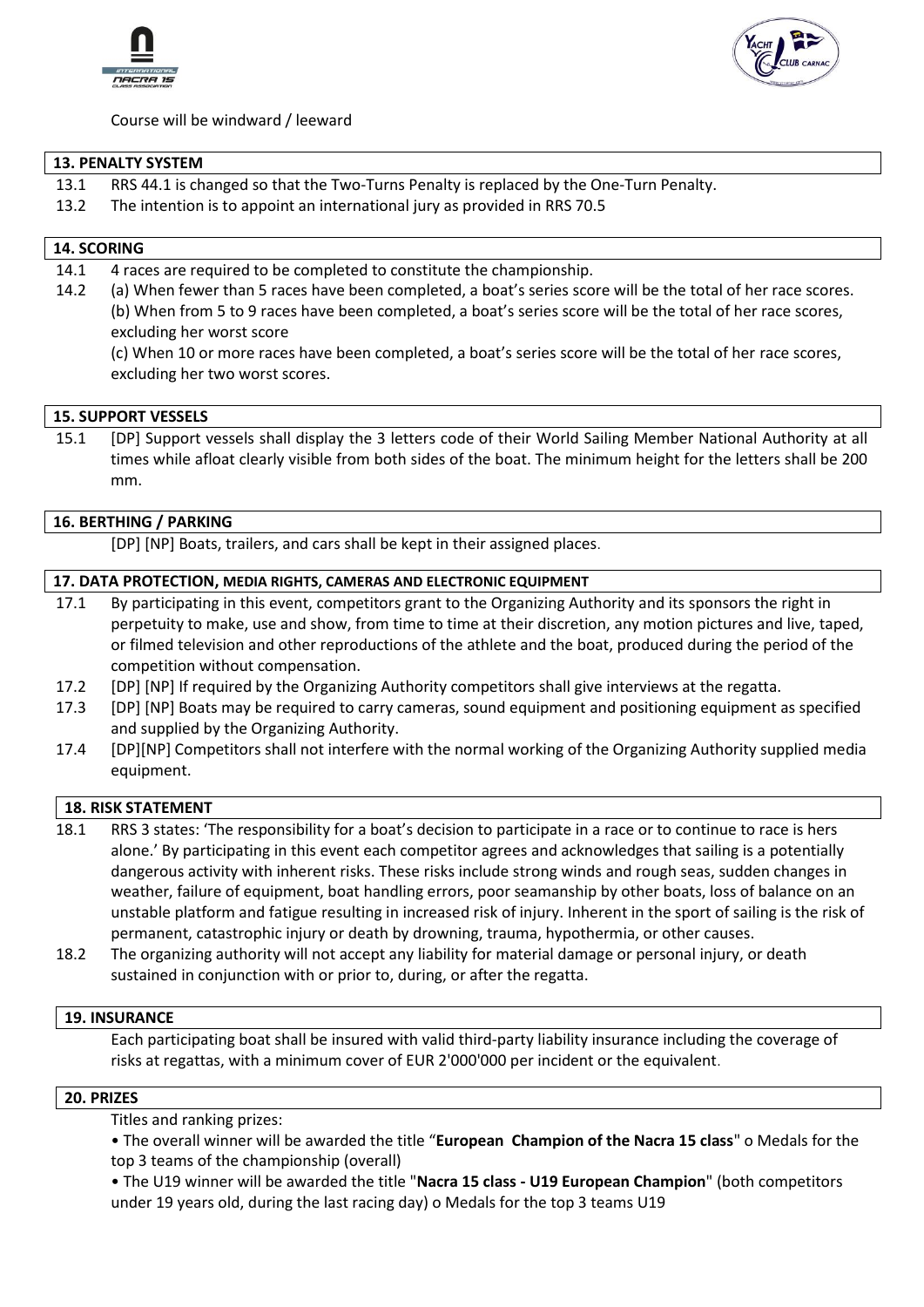



• The U16 winner will be awarded the title "**Nacra 15 class - U16 European Champion**" (both competitors under 16 years old, during the last racing day) o Medals for the top 3 team U16

• The top 3 national teams (combined results of the best 3 boats of each nation of which at least one from U16 category)

The Organizing Authority may award additional prizes

#### **21. FUTHER INFORMATIONS**

For further information, please contact **Yacht Club de Carnac – Servane Moreau** Address: Port En Dro, BP30 56341 Carnac France

> Phone: + 33 (0)297 52 66 44 Email: regate@yccarnac.com Website': [www.yccarnac.com](http://www.yccarnac.com/)

#### **APPENDIX A : VENUE**